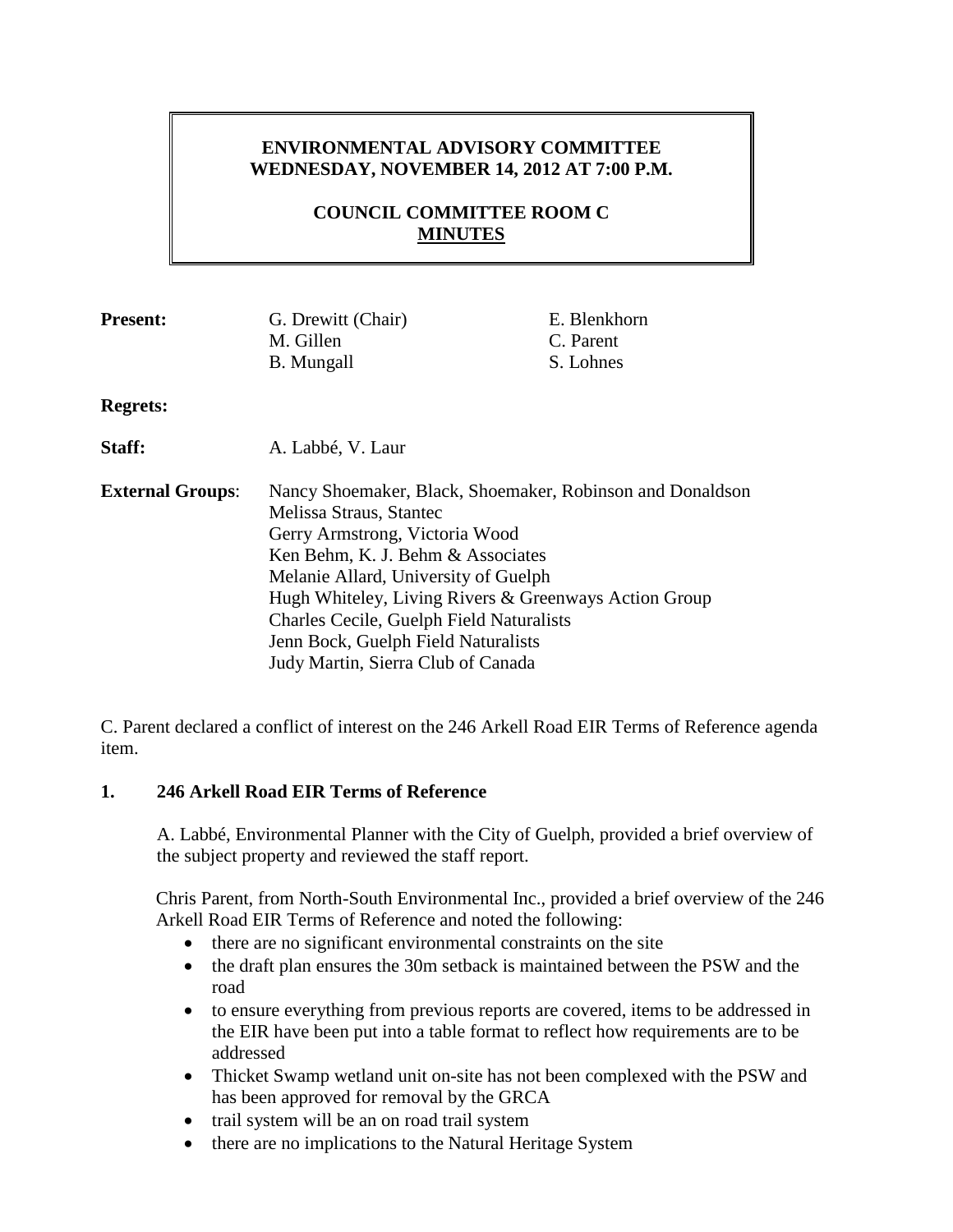The floor was opened to delegations.

### *Delegation:*

Hugh Whiteley, on behalf of Living Rivers & Greenways Action Group, expressed the following concerns:

- Trails: the trail in the south is distinctively not an on road trail system. Hugh believes this is more closely related to purpose of trails which is to experience nature. This is identified in the Trail Master Plan to be a nature trail
- Geotechnical study needs attention as well as inclusion of a good monitoring plan. Hugh noted the City needs to modify its monitoring requirements to pay more attention to monitoring plans

General discussion took place and the consultants were available to respond to questions from the Environmental Advisory Committee.

Ken Behm, from K. J. Behm & Associates spoke to how the EIR looks at cumulative impacts on the well. Ken noted the following:

- an extensive hydrogeological report was done and it concluded that development won't impact deep wells (in bedrock)
- bore holes were drilled
- there was extensive investigation of wells on adjacent lands
- suggested clay barriers be installed
- ground water depths have been monitored for the past few years in spring it is at the surface, in summer it is down 3 metres below ground surface
- the proposed development will be increasing recharge, specifically in spring

B. Mungall asked how the City tracks cumulative impacts. A. Labbé advised she will take a look into this and advise in the near future.

Moved by M. Gillen and seconded by S. Lohnes

"That the Environmental Advisory Committee support the EIR Terms of Reference prepared by North-South Environmental Inc. for 246 Arkell Road with the following:

That the EIR:

- be a comprehensive document including an introduction, conclusion and supporting figures and plans throughout (i.e., landscape plans, compensation plan). Furthermore, accompanying documents (e.g. SWM Report, ESC Plan, etc.) will be appended as appropriate;
- address the GRCA and Parks Planner comments with respect to trails;
- include a comprehensive section detailing Mitigation Measures during all phases of construction with consideration to leaving a vegetated buffer; and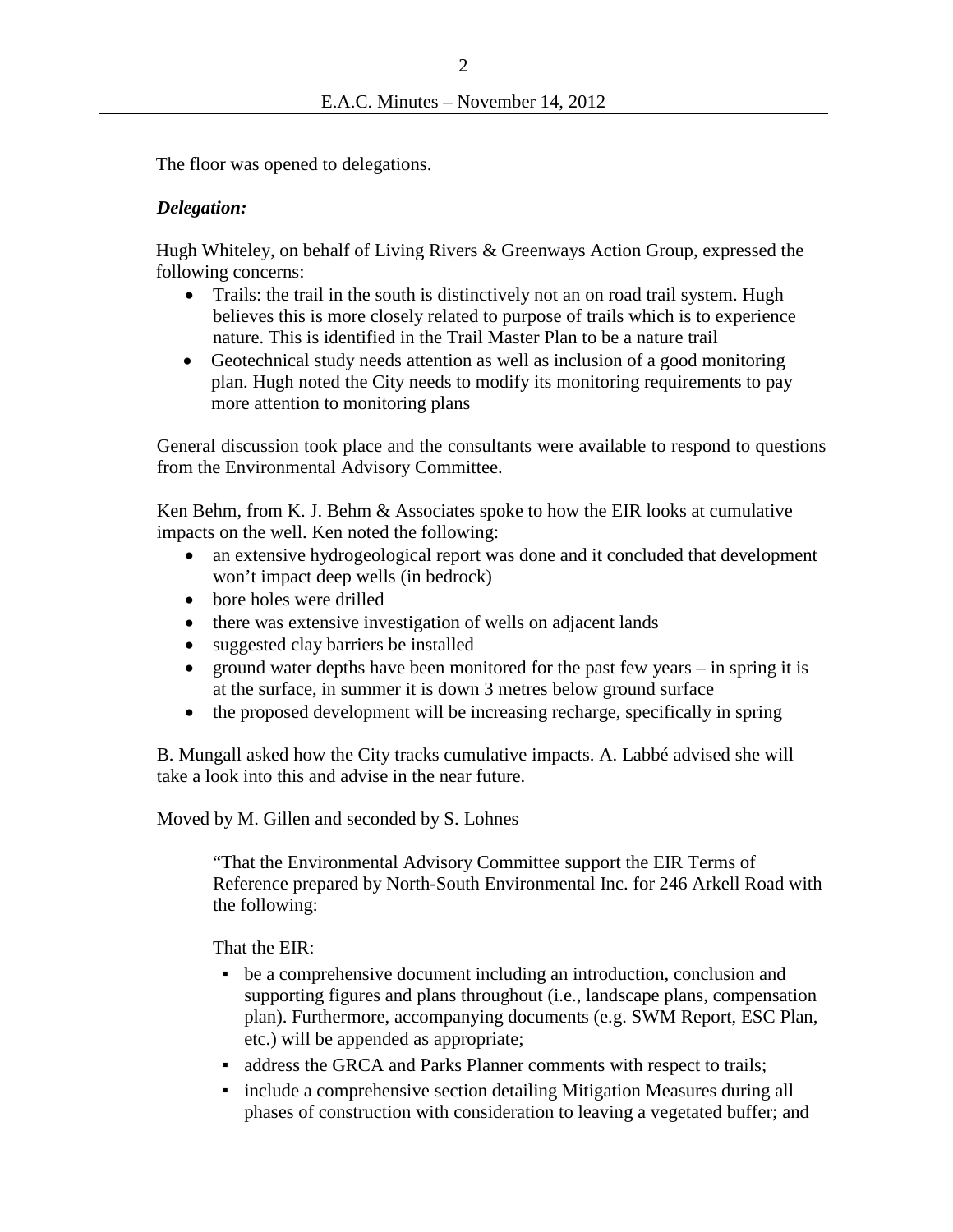• include a comprehensive Monitoring section which details reporting requirements."

### **Motion Carried**

## **2. 1820 Gordon St Proposed Redline Revision to an Approved Draft Plan of Subdivision**

A. Labbé, Environmental Planner with the City of Guelph, provided a brief overview of the subject property and reviewed the staff report.

Nancy Shoemaker, from Black, Shoemaker, Robinson and Donaldson, provided a brief overview on the history of the site and where it is at today. Nancy also noted the following;

- changes cannot be made to Poppy Drive as the developers no longer own it.
- the catch basin could be removed, but in removing it, there would be significant grading in the wildlife corridor

The floor was opened to delegations.

#### *Delegation:*

Charles Cecile, on behalf of Guelph Field Naturalists, noted the following:

- supports increasing the width of the wildlife corridor
- how will wildlife corridor be vegetated? EIR needs to investigate how this should be done
- fencing should be provided to reduce encroachment
- since parkland is reduced, residents from Pergola will need to go to Dallan Park so must mitigate potential encroachment through wild life corridor
- Bobolinks are Threatened Species at Risk

#### *Delegation:*

Hugh Whiteley, on behalf of Living Rivers & Greenways Action Group, noted the following:

- the EIR for Phase 2 does deal with items that may affect development layout
- the Redline Revision coming in advance of the EIR renders the EIR useless
- questioned how EAC can give an opinion on the redline without the Phase 2 EIR
- Riparian Rights: Drainage Act.....can't discharge water on your neighbour

General discussion took place and the Environmental Advisory Committee noted that a Species at Risk screening should be required.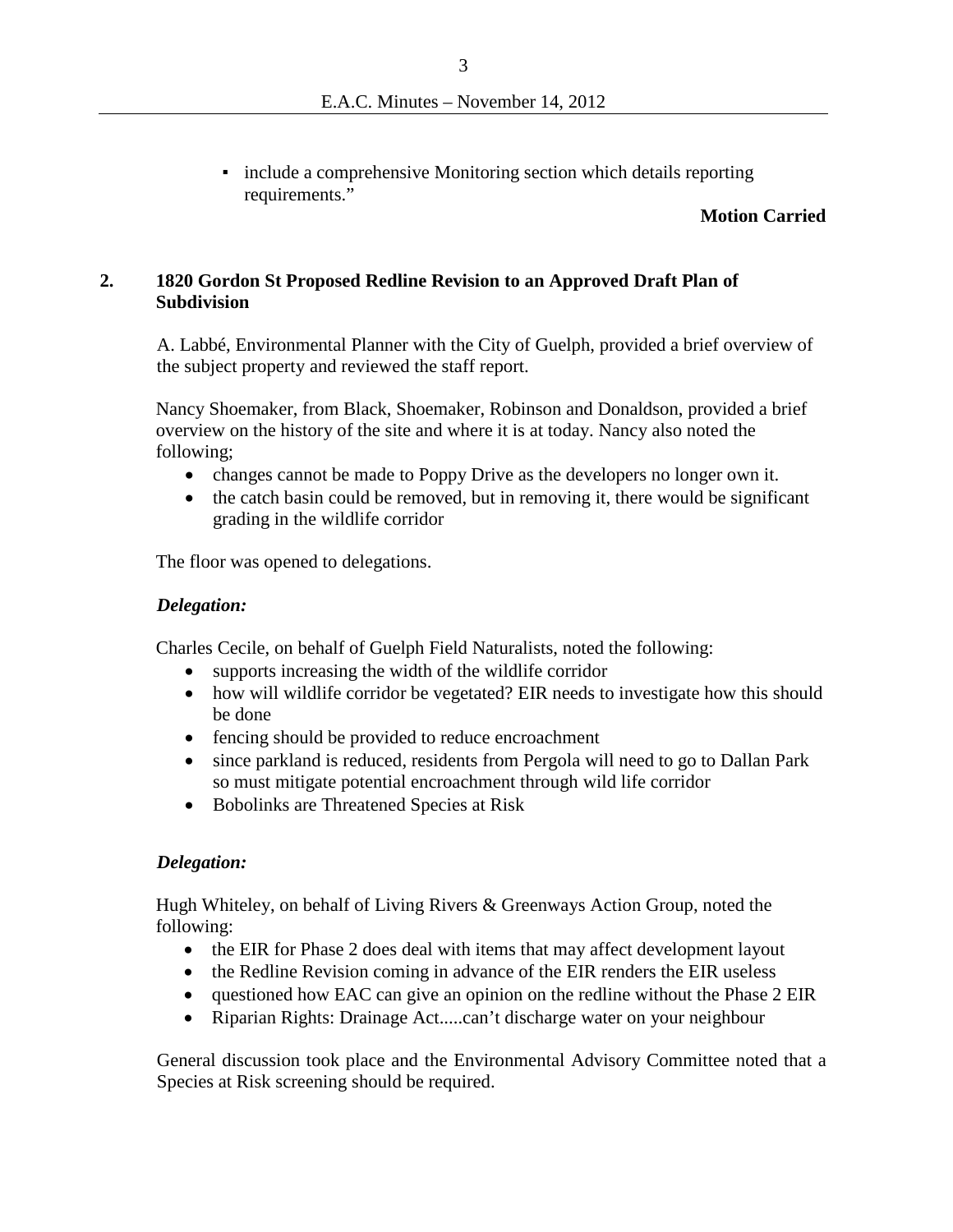Moved by B. Mungall and seconded by E. Blenkhorn

"That the Environmental Advisory Committee support the proposed Redline Revisions to the Approved Draft Plan of Subdivision (23T-03507) prepared by Stantec Consulting Ltd. for 1820 Gordon Street with the following:

- Alternative techniques to address the low point within the wildlife corridor and the use of a catch basin should be explored including measures to mitigate catch basins impacts to wildlife, should a catch basis be required;
- Among other things that have been indicated in the EIS, the scope of the EIR for Phase 2 of the Pergola Lands will include the design and implementation of the wildlife corridor, including timing of construction, mitigation of construction impacts and restoration measures for the grading encroachment. Restoration plantings should be recommended to best enhance linkage function for amphibians;
- SAR screening should be conducted; and
- Opportunities for coordinating between adjacent property owners with respect to restoration of the wildlife corridor should be explored."

**Motion Carried -Unanimous-**

### **3. Guelph Innovation District Draft Secondary Plan**

Joan Jylanne, Senior Policy Planner with the City of Guelph gave a PowerPoint presentation on the Draft Guelph Innovation District Secondary Plan.

#### Presentation Outline

- Background
	- o 436 ha site with significant natural and cultural heritage resources
- Project Integration
	- o Secondary Plan (Growth Management Strategy)
	- o Community Energy Initiative
	- o Economic Development Strategy
- Secondary Plan Process 3 Phases
- Public Engagement  $-13$  events over past six years
- Vision, Principles and Preferred Design Supported by Council January 2012
- Preferred Design Development
	- o Area Structure Plan
		- Natural and Cultural Heritage
		- **Infrastructure Framework**
		- Connections and Viewsheds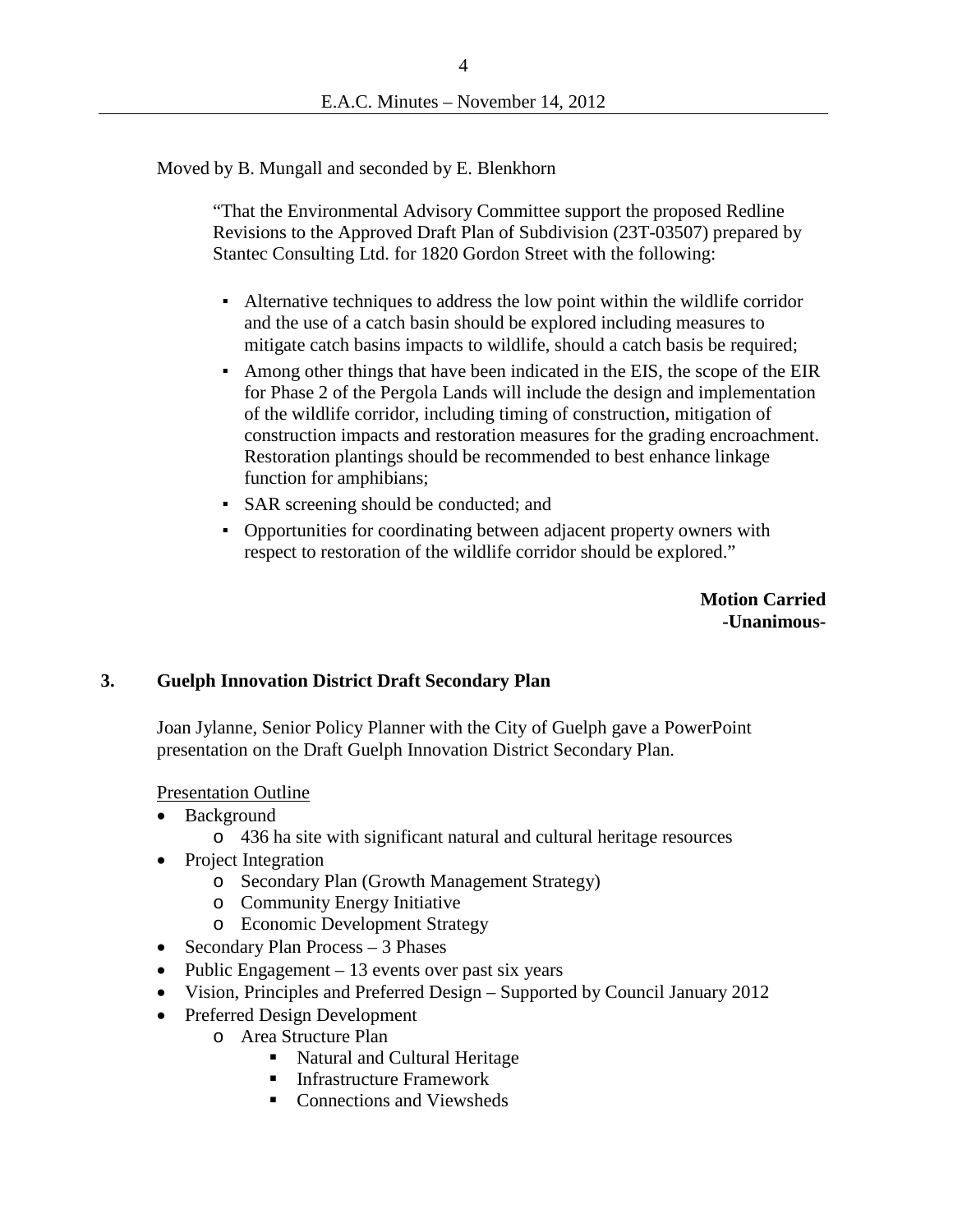- Draft GID Secondary Plan Components
	- o Vision, Principles and Objectives
	- o Natural and Cultural Heritage
	- o Energy, Infrastructure and Sustainability
	- o Mobility
	- o The Public Realm
	- o Land Use and Built Form
	- o Interpretation and Implementation
- Next Steps
	- October 15, 2012 Release Draft Secondary Plan
	- November 28, 2012 Public Open House
	- February 2013 Statutory Public Meeting
	- April 2013 Council Adoption

The floor was opened to delegations.

### *Delegation:*

Hugh Whiteley, on behalf of Living Rivers & Greenways Action Group, inquired whether the River Systems Advisory Committee was asked to overlay River Systems mapping with the GID mapping. Joan advised the River Systems report was part of the background materials provided to the consultants.

General discussion took place and Joan was available to respond to questions from the Environmental Advisory Committee.

Joan asked that the Committee review the Draft Secondary Plan and provide comments to her by December 07, 2012.

### **4. Correspondence and Information**

- EAC Symposium
	- o Adele advised that the Symposium has been cancelled. C. Parent will send a link to the Committee for EAC Ontario.

### **5. Other Business**

- Upcoming items:
	- o 25 Lee Street Development application
	- This application was circulated in September
	- o Memberships and 2013 EAC
	- New members will be starting in January 2013
	- o Other
	- 1291 Gordon Street EIR Addendum to come back to EAC
	- Dallan EIR TOR